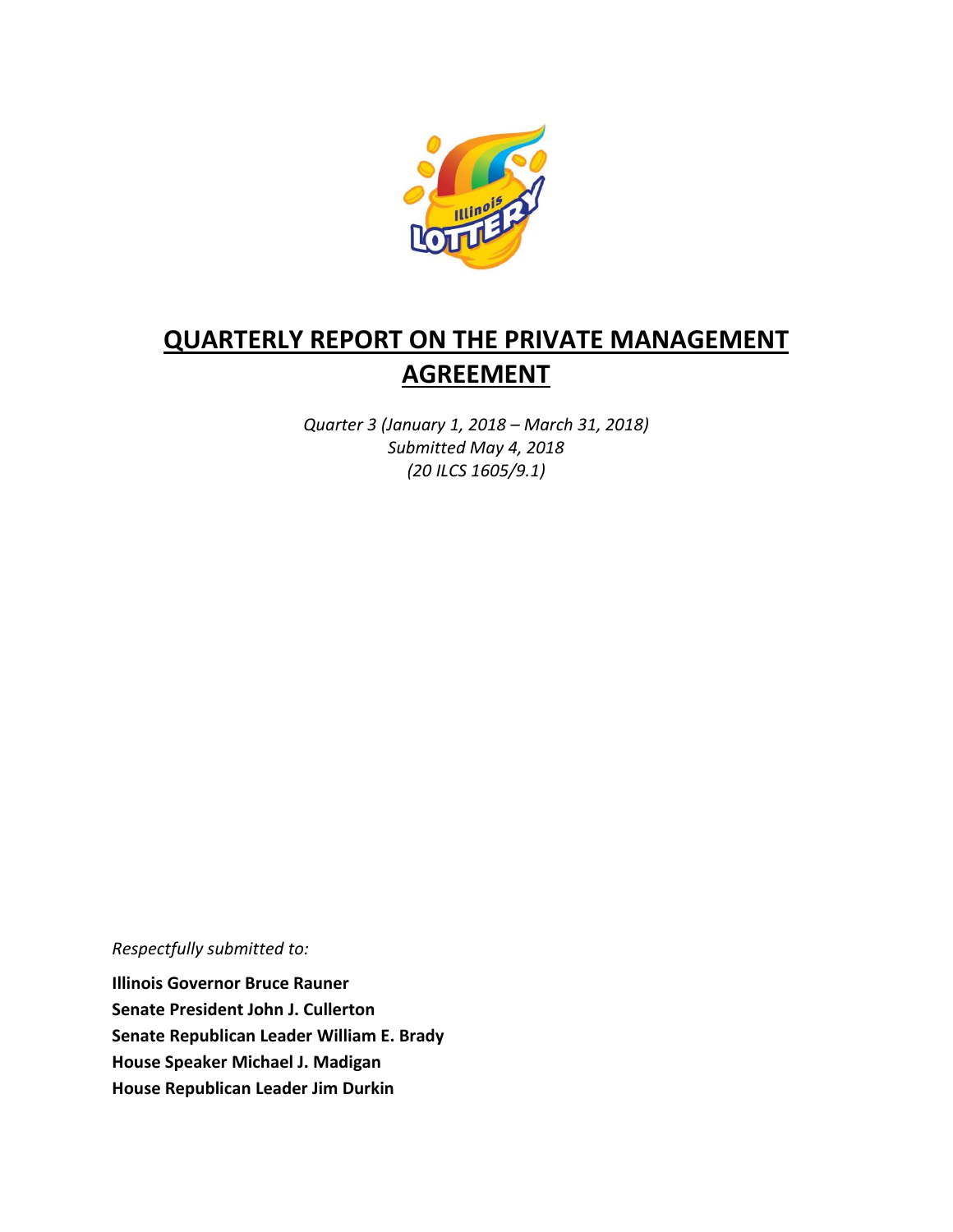#### **The Illinois Lottery – Private Management Current Status**

The Illinois Lottery and Camelot Illinois entered into a new 10-year private management agreement on Oct. 13, 2017. The agreement delivers key drivers of responsible growth and aligns the manager's financial interests to the state's, addressing key contractual weaknesses encountered in the Lottery's prior private management arrangement.

The new private management agreement with Camelot is structured to accomplish the Lottery's five key goals, which included responsible growth of the Lottery's player base, aligned financial incentives, elimination of conflicts of interest, the introduction of new technology and innovation, and greater responsiveness to public needs and concerns.

In January 2018, Camelot replaced Northstar as private manager. The Lottery and Camelot are in the midst of a technology transition (full replacement of the gaming system, retailer terminals, vending machines, and iLottery website) that is anticipated to be completed in December 2018.

#### **Overall Sales and Transfers to Good Causes**

| <b>FY18</b> | <b>Sales</b>    | <b>Transfers to</b><br><b>Common School</b><br><b>Fund</b> | <b>Transfers to Special</b><br><b>Causes</b> |
|-------------|-----------------|------------------------------------------------------------|----------------------------------------------|
| Q1          | \$720 million   | \$153,410,000                                              | \$436,654                                    |
| Q2          | \$704 million   | \$184,460,000                                              | \$829,131                                    |
| Q3          | \$758 million   | \$168,245,000                                              | \$1,470,551                                  |
| Q4          |                 |                                                            |                                              |
| Total       | \$2.182 billion | \$506,115,000                                              | \$2,736,336                                  |

Below are the FY18 Quarter 2 sales and transfers to good causes:

| <b>Specialty Ticket Name</b> | <b>FY18 Transfers</b> |
|------------------------------|-----------------------|
| <b>Veterans Cash</b>         | \$1,012,647           |
| Ticket for the Cure          | \$510,534             |
| The MS Project               | \$159,737             |
| Red Ribbon Cash              | \$373,407             |
| <b>Special Olympics</b>      | \$680,011             |